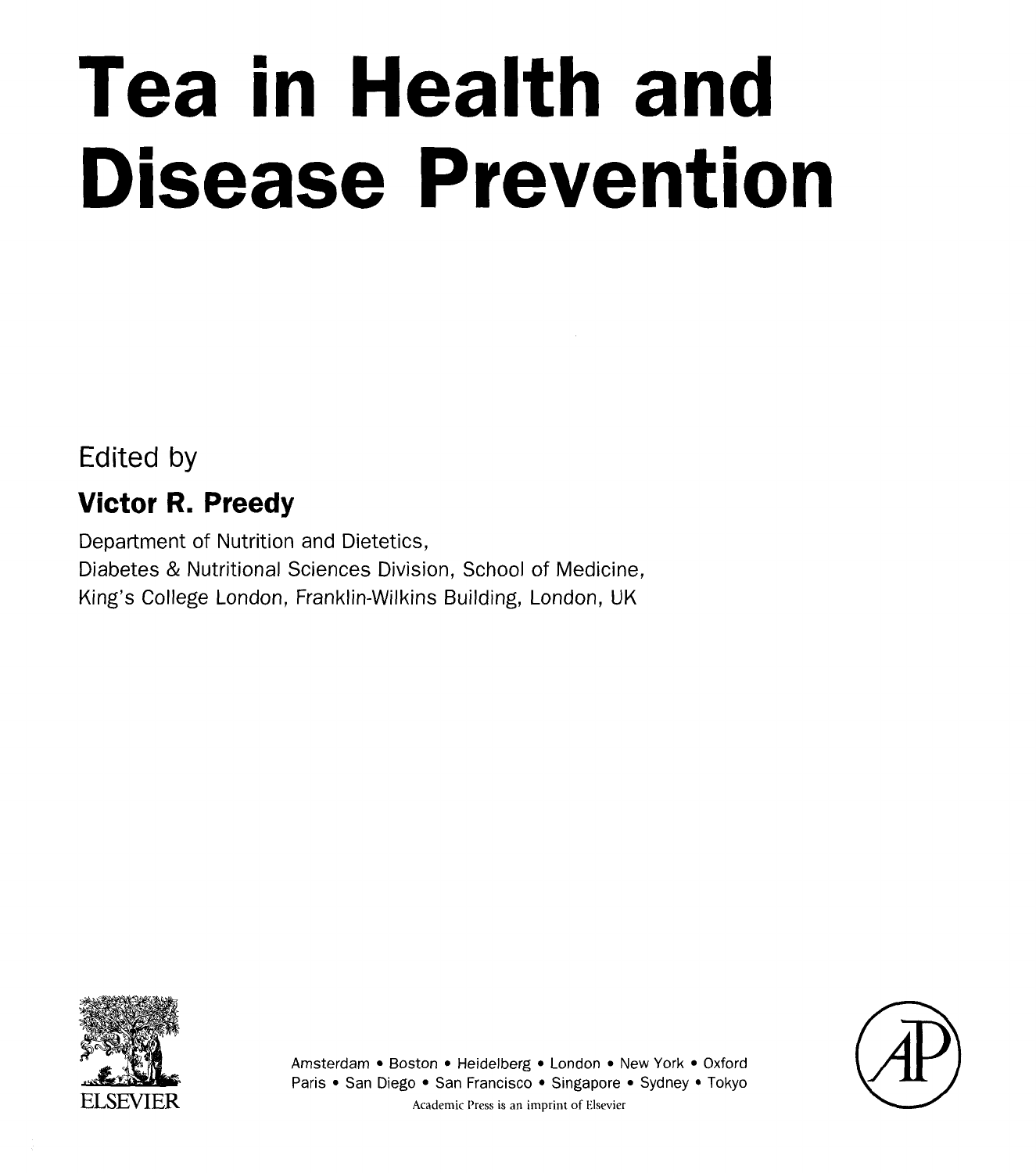#### SECTION 1 . Tea, Tea Drinking and Varieties

| <b>CHAPTER 1</b>  |                                                                                                                                                     |
|-------------------|-----------------------------------------------------------------------------------------------------------------------------------------------------|
|                   | F.N. Wachira, S. Kamunya, S. Karori, R. Chalo, T. Maritim                                                                                           |
| <b>CHAPTER 2</b>  | Green Tea: The Plants, Processing, Manufacturing and Production  19<br>Selena Ahmed, John Richard Stepp                                             |
| <b>CHAPTER 3</b>  | White Tea: The Plants, Processing, Manufacturing,                                                                                                   |
|                   | Jenny T. Mao                                                                                                                                        |
| <b>CHAPTER 4</b>  | Black Tea: The Plants, Processing/Manufacturing and Production  41<br>Ramasamy Shanmugasundaram Senthil Kumar,                                      |
|                   | Subramanian Murugesan, Govindasamy Kottur, Daniel Gyamfi                                                                                            |
| <b>CHAPTER 5</b>  | Selena Ahmed, John Richard Stepp                                                                                                                    |
| <b>CHAPTER 6</b>  | Ingrid A.-L. Persson                                                                                                                                |
| <b>CHAPTER 7</b>  | Analysis of Antioxidant Compounds in Different Types of Tea  79<br>Claudia Cimpoiu, Anamaria Hosu, Vasile Miclaus                                   |
| <b>CHAPTER 8</b>  | F.N. Wachira, S. Karori, L.C. Kerio, J.K. Wanyoko                                                                                                   |
| <b>CHAPTER 9</b>  | Objective Evaluation of the Taste Intensity of Tea by Taste Sensors  103<br>Nobuyuki Hayashi                                                        |
| <b>CHAPTER 10</b> | Green Tea (Cv. Benifuuki) Powder and Catechins Availability  115<br>Mari Maeda-Yamamoto, Hirofumi Tachibana, Yoichi Sameshima,<br>Shinichi Kuriyama |

#### SECTION 2 . Miscellaneous Teas and Tea Types: Non-Camellia *sinensis*

|                   | <b>CHAPTER 11</b> Herbal Teas: A Focus on Antioxidant Properties  129<br>Jasenka Piljac-Žegarac, Dunja Šamec, Ante Piljac                                   |
|-------------------|-------------------------------------------------------------------------------------------------------------------------------------------------------------|
| <b>CHAPTER 12</b> | Honeybush Tea (Cyclopia sp.): A Traditional South-African Tisane 141<br>Adam Kokotkiewicz, Maria Luczkiewicz                                                |
| <b>CHAPTER 13</b> | Samuel Santos Valenca, Manuella Lanzetti, Luís Cristóvão Porto                                                                                              |
| <b>CHAPTER 14</b> | In Vitro Antioxidant Properties of Mediterranean Herbs and their<br>Proestos Charalampos, Antonios E. Koutelidakis, Michael Komaitis,<br>Maria Kapsokefalou |
| <b>CHAPTER 15</b> | Bush Tea as a Herbal Beverage and Medicinal Plant in<br>-183<br>Fhatuwani Nixwell Mudau, Irvine K. Mariga                                                   |

 $\sim 10$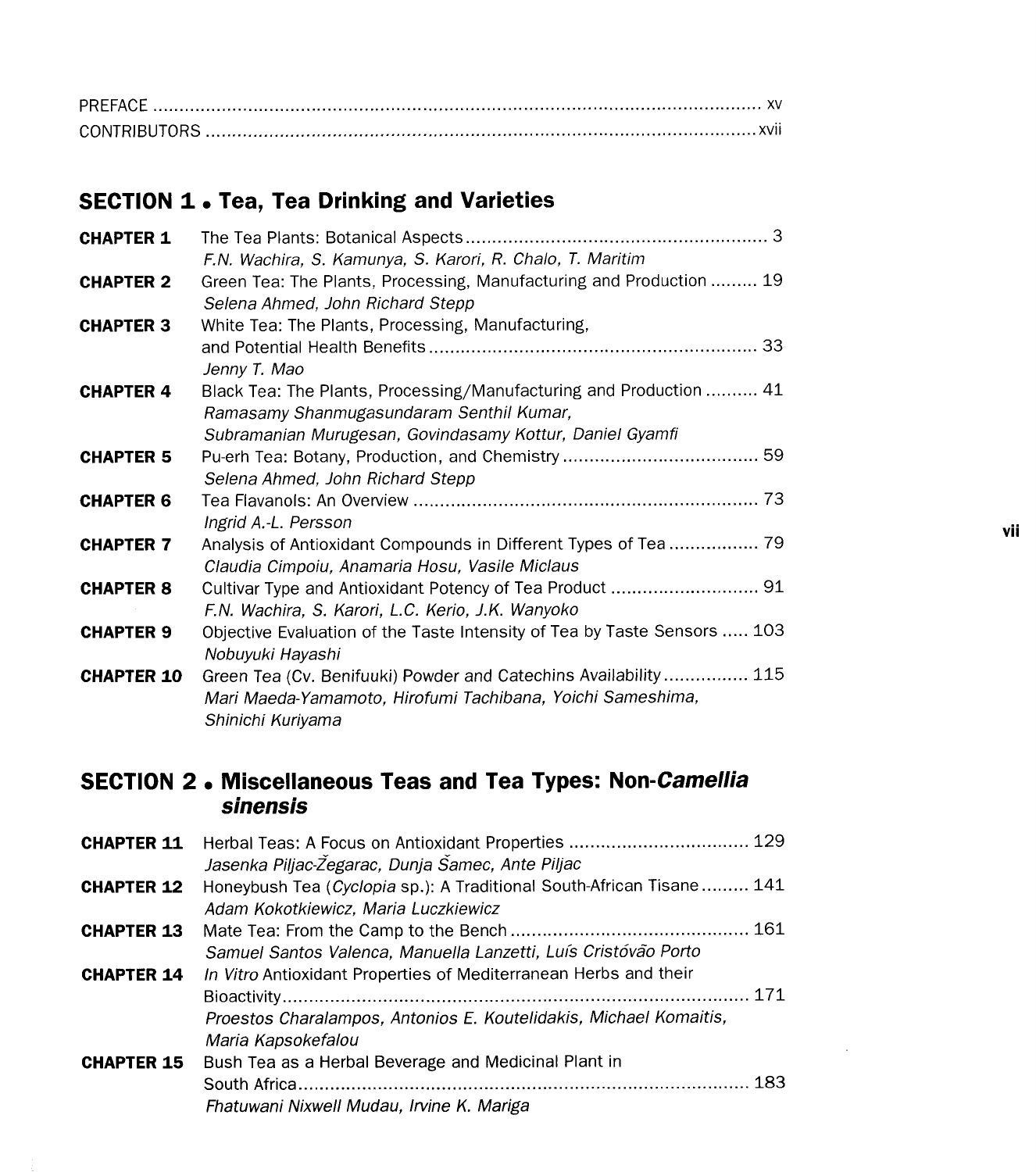# SECTION 3 • Manufacturing and Processing

| <b>CHAPTER 16</b> Tea Processing and its Impact on Catechins, Theaflavin and |
|------------------------------------------------------------------------------|
|                                                                              |
| Anakalo, A. Shitandi, Francis Muigai Ngure, Symon M. Mahungu                 |
|                                                                              |
| Na-Na Li, Jian-Liang Lu, Yue-Rong Liang                                      |
| <b>CHAPTER 18</b> Effect of Far-Infrared Irradiation on Catechin Contents of |
|                                                                              |
| Seung-Cheol Lee, Hyun-Gyun Yuk                                               |

## SECTION 4 • Compositional and Nutritional Aspects

| Haixia Chen<br>An Overview of the Physicochemical and Bioactive Properties of<br><b>CHAPTER 20</b><br>Chen Xiaoqiang, Victor R. Preedy, Li Jianrong<br>Green Tea Dietary Supplements: Current Issues and Analysis<br><b>CHAPTER 21</b><br>Methods<br>David J. Weiss, Sarah A. Gehrke, Pengxin Liu, Randy J. Robinson<br>Trace Elements in Tea (Camellia sinensis) and their<br><b>CHAPTER 22</b><br>Aradhana Mehra, Paul Lynch, Sohel Saikat, Laura Chan<br><b>CHAPTER 23</b><br>Dominique Bouglé<br><b>CHAPTER 24</b><br>Doctor Colleen Margaret Ross<br><b>CHAPTER 25</b><br>Cristina M.M. Almeida, Maria E. Figueira<br>Odor and Flavor Volatiles of Different Types of Tea 307<br><b>CHAPTER 26</b><br>Patcharee Pripdeevech, Sugunya Wongpornchai<br>Chromatographic Development, Validation, and Data Handling of Tea<br><b>CHAPTER 27</b><br>Bieke Dejaegher, Yvan Vander Heyden<br><b>CHAPTER 28</b><br>Steeping Time and Temperature on the Content of the Main<br>Benno F. Zimmermann, Maike Gleichenhagen<br><b>CHAPTER 29</b><br>Chemistry and Biology of the Black Tea Thearubigins and of Tea<br>343 |
|--------------------------------------------------------------------------------------------------------------------------------------------------------------------------------------------------------------------------------------------------------------------------------------------------------------------------------------------------------------------------------------------------------------------------------------------------------------------------------------------------------------------------------------------------------------------------------------------------------------------------------------------------------------------------------------------------------------------------------------------------------------------------------------------------------------------------------------------------------------------------------------------------------------------------------------------------------------------------------------------------------------------------------------------------------------------------------------------------------------------|
|                                                                                                                                                                                                                                                                                                                                                                                                                                                                                                                                                                                                                                                                                                                                                                                                                                                                                                                                                                                                                                                                                                                    |
|                                                                                                                                                                                                                                                                                                                                                                                                                                                                                                                                                                                                                                                                                                                                                                                                                                                                                                                                                                                                                                                                                                                    |
|                                                                                                                                                                                                                                                                                                                                                                                                                                                                                                                                                                                                                                                                                                                                                                                                                                                                                                                                                                                                                                                                                                                    |
|                                                                                                                                                                                                                                                                                                                                                                                                                                                                                                                                                                                                                                                                                                                                                                                                                                                                                                                                                                                                                                                                                                                    |
|                                                                                                                                                                                                                                                                                                                                                                                                                                                                                                                                                                                                                                                                                                                                                                                                                                                                                                                                                                                                                                                                                                                    |
|                                                                                                                                                                                                                                                                                                                                                                                                                                                                                                                                                                                                                                                                                                                                                                                                                                                                                                                                                                                                                                                                                                                    |
|                                                                                                                                                                                                                                                                                                                                                                                                                                                                                                                                                                                                                                                                                                                                                                                                                                                                                                                                                                                                                                                                                                                    |
|                                                                                                                                                                                                                                                                                                                                                                                                                                                                                                                                                                                                                                                                                                                                                                                                                                                                                                                                                                                                                                                                                                                    |
|                                                                                                                                                                                                                                                                                                                                                                                                                                                                                                                                                                                                                                                                                                                                                                                                                                                                                                                                                                                                                                                                                                                    |
|                                                                                                                                                                                                                                                                                                                                                                                                                                                                                                                                                                                                                                                                                                                                                                                                                                                                                                                                                                                                                                                                                                                    |
|                                                                                                                                                                                                                                                                                                                                                                                                                                                                                                                                                                                                                                                                                                                                                                                                                                                                                                                                                                                                                                                                                                                    |
|                                                                                                                                                                                                                                                                                                                                                                                                                                                                                                                                                                                                                                                                                                                                                                                                                                                                                                                                                                                                                                                                                                                    |
|                                                                                                                                                                                                                                                                                                                                                                                                                                                                                                                                                                                                                                                                                                                                                                                                                                                                                                                                                                                                                                                                                                                    |
|                                                                                                                                                                                                                                                                                                                                                                                                                                                                                                                                                                                                                                                                                                                                                                                                                                                                                                                                                                                                                                                                                                                    |
|                                                                                                                                                                                                                                                                                                                                                                                                                                                                                                                                                                                                                                                                                                                                                                                                                                                                                                                                                                                                                                                                                                                    |
|                                                                                                                                                                                                                                                                                                                                                                                                                                                                                                                                                                                                                                                                                                                                                                                                                                                                                                                                                                                                                                                                                                                    |
|                                                                                                                                                                                                                                                                                                                                                                                                                                                                                                                                                                                                                                                                                                                                                                                                                                                                                                                                                                                                                                                                                                                    |
|                                                                                                                                                                                                                                                                                                                                                                                                                                                                                                                                                                                                                                                                                                                                                                                                                                                                                                                                                                                                                                                                                                                    |
|                                                                                                                                                                                                                                                                                                                                                                                                                                                                                                                                                                                                                                                                                                                                                                                                                                                                                                                                                                                                                                                                                                                    |
|                                                                                                                                                                                                                                                                                                                                                                                                                                                                                                                                                                                                                                                                                                                                                                                                                                                                                                                                                                                                                                                                                                                    |
|                                                                                                                                                                                                                                                                                                                                                                                                                                                                                                                                                                                                                                                                                                                                                                                                                                                                                                                                                                                                                                                                                                                    |
|                                                                                                                                                                                                                                                                                                                                                                                                                                                                                                                                                                                                                                                                                                                                                                                                                                                                                                                                                                                                                                                                                                                    |
|                                                                                                                                                                                                                                                                                                                                                                                                                                                                                                                                                                                                                                                                                                                                                                                                                                                                                                                                                                                                                                                                                                                    |
|                                                                                                                                                                                                                                                                                                                                                                                                                                                                                                                                                                                                                                                                                                                                                                                                                                                                                                                                                                                                                                                                                                                    |
|                                                                                                                                                                                                                                                                                                                                                                                                                                                                                                                                                                                                                                                                                                                                                                                                                                                                                                                                                                                                                                                                                                                    |
|                                                                                                                                                                                                                                                                                                                                                                                                                                                                                                                                                                                                                                                                                                                                                                                                                                                                                                                                                                                                                                                                                                                    |
| Nikolai Kuhnert                                                                                                                                                                                                                                                                                                                                                                                                                                                                                                                                                                                                                                                                                                                                                                                                                                                                                                                                                                                                                                                                                                    |
| Bioactive Phytophenolics and Antioxidant Functions of Aqueous and Organic<br><b>CHAPTER 30</b>                                                                                                                                                                                                                                                                                                                                                                                                                                                                                                                                                                                                                                                                                                                                                                                                                                                                                                                                                                                                                     |
|                                                                                                                                                                                                                                                                                                                                                                                                                                                                                                                                                                                                                                                                                                                                                                                                                                                                                                                                                                                                                                                                                                                    |
| Theeshan Bahorun, Vidushi Neergheen-Bhujun, Naushad A. Toolsee,                                                                                                                                                                                                                                                                                                                                                                                                                                                                                                                                                                                                                                                                                                                                                                                                                                                                                                                                                                                                                                                    |
| Jhoti Somanah, Amitabye Luximon-Ramma, Okezie I. Aruoma                                                                                                                                                                                                                                                                                                                                                                                                                                                                                                                                                                                                                                                                                                                                                                                                                                                                                                                                                                                                                                                            |
| Formation of Damascenone and its Related Compounds from<br><b>CHAPTER 31</b>                                                                                                                                                                                                                                                                                                                                                                                                                                                                                                                                                                                                                                                                                                                                                                                                                                                                                                                                                                                                                                       |
|                                                                                                                                                                                                                                                                                                                                                                                                                                                                                                                                                                                                                                                                                                                                                                                                                                                                                                                                                                                                                                                                                                                    |
| Ziyin Yang, Susanne Baldermann, Naoharu Watanabe<br>Tea Catechins in Tissues: Analysis, Possibilities and Challenges  387                                                                                                                                                                                                                                                                                                                                                                                                                                                                                                                                                                                                                                                                                                                                                                                                                                                                                                                                                                                          |
| <b>CHAPTER 32</b><br>Benno F. Zimmermann                                                                                                                                                                                                                                                                                                                                                                                                                                                                                                                                                                                                                                                                                                                                                                                                                                                                                                                                                                                                                                                                           |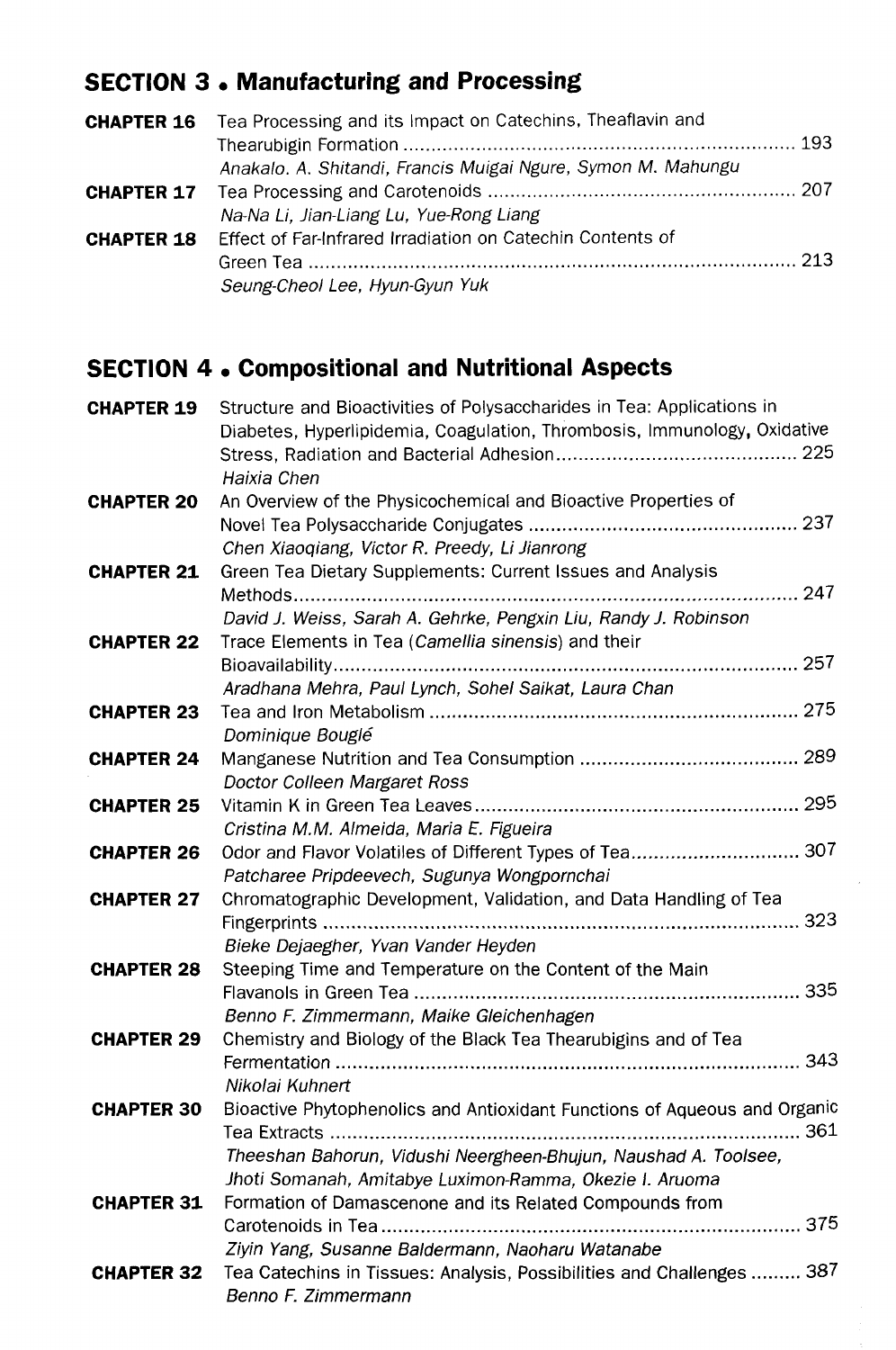| <b>CHAPTER 33</b> | Intestinal Absorption and Disposition of Green Tea Catechins:        |
|-------------------|----------------------------------------------------------------------|
|                   | The First Barrier for Green Tea Catechins Entering the Body 399      |
|                   | Zhong Zuo, Li Zhang, Limin Zhou                                      |
| <b>CHAPTER 34</b> |                                                                      |
|                   | Daniele Del Rio, Luca Calani, Furio Brighenti                        |
| <b>CHAPTER 35</b> | L-Theanine from Green Tea: Transport and Effects on Health  425      |
|                   | Liang Zhang, Zheng-Zhu Zhang, Ya-Ning Lu, Jing-Song Zhang,           |
|                   | Victor R. Preedy                                                     |
| <b>CHAPTER 36</b> | Holistic Approaches to Tea Bioactivity: Interactions of Tea and Meal |
|                   |                                                                      |
|                   | Antonios E. Koutelidakis, Maria Kapsokefalou                         |
| <b>CHAPTER 37</b> |                                                                      |
|                   | Chung-Yu Chen, Ren-Jye Lee, Viola S.Y. Lee, Jianpeng Dou,            |
|                   | Victor R. Preedy, Jason T.C. Tzen, Maw-Rong Lee                      |
| <b>CHAPTER 38</b> |                                                                      |
|                   | Adeline Ik Chian Wong, Dejian Huang                                  |
| <b>CHAPTER 39</b> |                                                                      |
|                   | Tzong-Jih Cheng, Richie L.C. Chen, Kuang-Hua Chang, Yueh-Tzu Hung,   |
|                   | Bo-Chuan Hsieh, Po-Chung Chen, Hsien-Yi Hsiao                        |
| <b>CHAPTER 40</b> |                                                                      |
|                   | Joanna Bajerska, Malgorzata Wozniewicz, Jan Jeszka                   |

#### SECTION 5 • General Protective Aspects of Tea-Related **Compounds**

|                   | <b>CHAPTER 41</b> Review of the Clinical Evidence on Tea Consumption and Weight                                                 | ix |
|-------------------|---------------------------------------------------------------------------------------------------------------------------------|----|
|                   | Selena Ahmed                                                                                                                    |    |
| <b>CHAPTER 42</b> | Rong-Rong He, Hiroshi Kurihara, Victor R. Preedy                                                                                |    |
| <b>CHAPTER 43</b> | Kaushik Das, Jharna Bhattacharyya                                                                                               |    |
| <b>CHAPTER 44</b> | Tea and Liver Antioxidant Capabilities in Ethanol Toxicity 529<br>Wojciech Łuczaj, Agnieszka Augustyniak, Elżbieta Skrzydlewska |    |
| <b>CHAPTER 45</b> | Antimutagenic Activities of Tea and its Polyphenols in                                                                          |    |
|                   | Udayan Bhattacharya, Ashok K. Giri                                                                                              |    |
| <b>CHAPTER 46</b> | The Modulating Influence of Tea Polyphenols on Estrogen                                                                         |    |
|                   | Metabolism in Asian and Caucasian Populations: Breast Cancer                                                                    |    |
|                   |                                                                                                                                 |    |
|                   | Maria Kapiszewska, Anna Merklinger-Gruchala, Grazyna Jasienska                                                                  |    |
| <b>CHAPTER 47</b> |                                                                                                                                 |    |
|                   | Elvira Gonzalez de Mejia, Sirima Puangpraphant, Rachel Eckhoff                                                                  |    |
| <b>CHAPTER 48</b> | Tea and Sepsis: Effects on Inflammatory Cytokines  581                                                                          |    |
|                   | Haichao Wang, Shu Zhu, Wei Li, Arvin Jundoria, Andrew E. Sama                                                                   |    |
| <b>CHAPTER 49</b> | Green Tea and Protection against <i>Helicobacter</i> Infection  593                                                             |    |
|                   | Calin Stoicov, JeanMarie Houghton                                                                                               |    |
| <b>CHAPTER 50</b> | Black Tea (Camellia sinensis) and Bone Loss Protection  603                                                                     |    |
|                   | Chandan Mitra, Dolan Das, Asankur Sekhar Das, Victor R. Preedy                                                                  |    |
| <b>CHAPTER 51</b> | Green Tea and Bone Health Promotion: A Focus on Bone Mass and                                                                   |    |
|                   | Chwan-Li Shen, Ming-Chien Chyu                                                                                                  |    |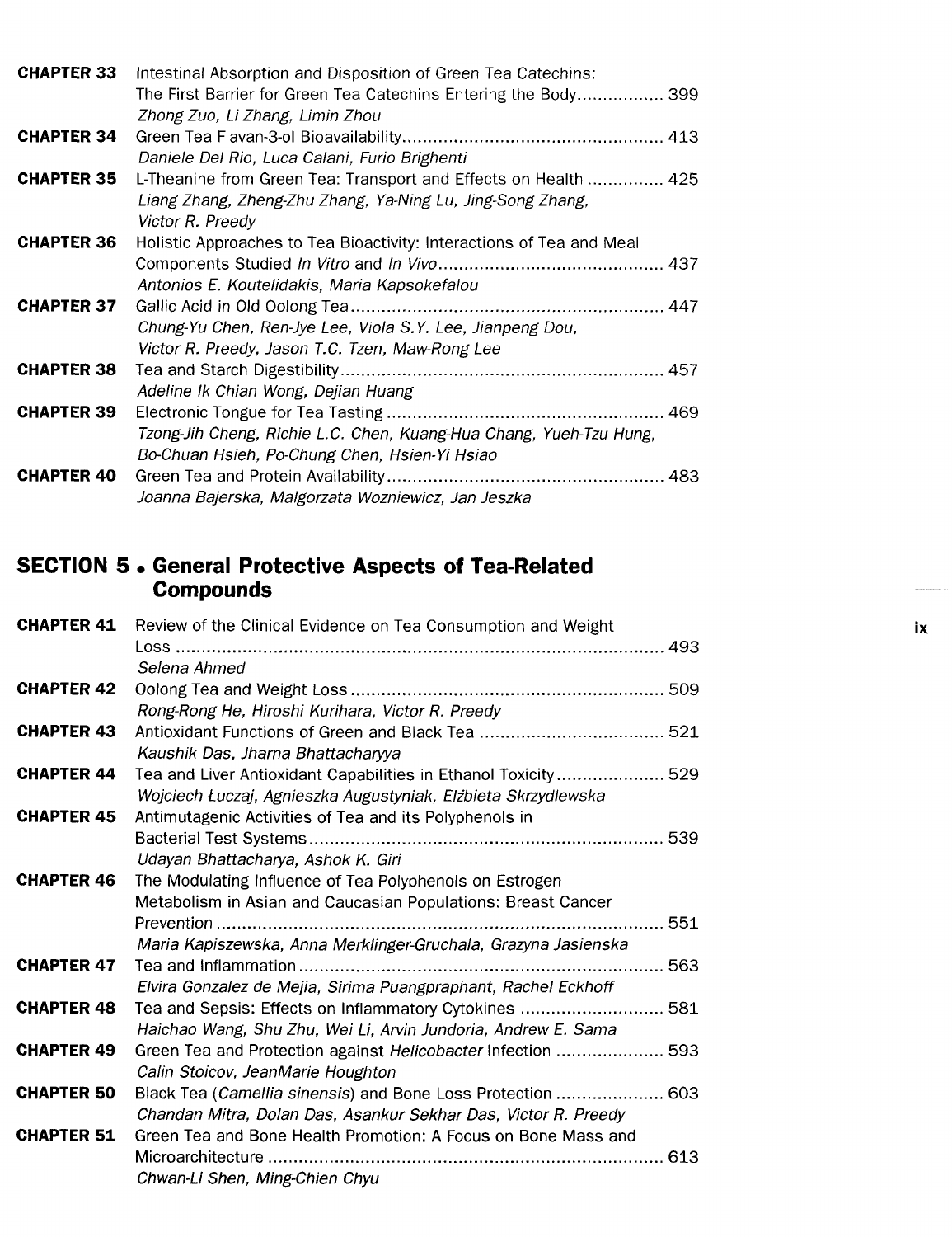| <b>CHAPTER 52</b> | Protective Effect of Green Tea Extract on Gentamicin- and<br>Sara Anees Khan, Shubha Priyamvada, Ahad N.K. Yusufi                                                                                                                                     |
|-------------------|-------------------------------------------------------------------------------------------------------------------------------------------------------------------------------------------------------------------------------------------------------|
| <b>CHAPTER 53</b> | Black Tea and Prevention of Cigarette Smoke-Induced Lung                                                                                                                                                                                              |
| <b>CHAPTER 54</b> | Indu Bhushan Chatterjee, Arunava Ghosh, Shuvojit Banerjee<br>The Protective Effect of Green Tea Against Experimentally Induced<br>Nesrine S. El-Sayed, Sherine M. Rizk                                                                                |
| <b>CHAPTER 55</b> | Tea and Diabetes: The Laboratory and the Real World 661<br>Paul Grant, Dorota Dworakowska                                                                                                                                                             |
| <b>CHAPTER 56</b> | Dalong Zhu, Yali Jing                                                                                                                                                                                                                                 |
| <b>CHAPTER 57</b> | Green Tea Catechins Inhibit Glycerol-3-Phosphate Dehydrogenase 681<br>Chun-Hsiung Huang, Guang-Huan Sun, Bo-Tsung Wu, Hang-Seng Liu,<br>Jueng-Tsueng Weng, Chien-Chih Yeh, Li-Jane Shih, Chih-Ming Lin,<br>Ching-Ling Lin, Yow-Chii Kuo, Yung-Hsi Kao |
| <b>CHAPTER 58</b> | Green Tea and Neurodegeneration in Alzheimer's Disease  691<br>Yuen-Shan Ho, Clara Hiu-Ling Hung, Raymond Chuen-Chung Chang                                                                                                                           |
| <b>CHAPTER 59</b> | Irene Paterniti, Salvatore Cuzzocrea                                                                                                                                                                                                                  |
| <b>CHAPTER 60</b> | Takatoshi Murase                                                                                                                                                                                                                                      |
| <b>CHAPTER 61</b> | Tea and Metabolomics: Consequences of Tea Intake for the<br>Human Metabolome<br>Sonia Medina, José Ignacio Gil, Federico Ferreres,                                                                                                                    |
| <b>CHAPTER 62</b> | Cristina García-Viguera, Angel Gil-Izquierdo<br>Cancer Chemoprevention by Black Tea Polyphenols: Emerging<br>Siddavaram Nagini, Ramalingam Senthil Murugan                                                                                            |
| <b>CHAPTER 63</b> | Molecular Aspects of Cancer Prevention by Green Tea:                                                                                                                                                                                                  |
| <b>CHAPTER 64</b> | A.R.M. Ruhul Amin, Hongzheng Zhang, Dong M. Shin<br>Protective Aspects of Tea and Prostate Cancer: Emerging Evidence 767<br>Andy H. Lee, Maria Pasalich                                                                                               |
| <b>CHAPTER 65</b> | Vitamin C, Lysine, Proline, Quercetin and Other Natural Components<br>M. Waheed Roomi, Tatiana Kalinovsky, Aleksandra Niedzwiecki,<br><b>Matthias Rath</b>                                                                                            |
| <b>CHAPTER 66</b> | Effect of Green Tea Extract on Hepatocellular Carcinoma 791<br>Xudong Tang, Qunzhou Zhang, Anh D. Le, Keyuan Zhou                                                                                                                                     |
| <b>CHAPTER 67</b> | The Effect of Tea Polyphenols on Microsatellite Instability in<br>Heiying Jin, Chunxia Zhang, Bei Zhang                                                                                                                                               |
| <b>CHAPTER 68</b> | Effect of Green Tea on Nitrosamines: Implications for Cancer 813<br>Shuichi Masuda, Yuko Shimamura, Colin R. Martin                                                                                                                                   |
| <b>CHAPTER 69</b> | MicroRNA, Breast Cancer and Green Tea Polyphenon-60  821<br>Lindsey N. Fix, Baohong Zhang                                                                                                                                                             |
| <b>CHAPTER 70</b> | The Role of Individual Tea Compounds in Cardiovascular<br>Mario Lorenz                                                                                                                                                                                |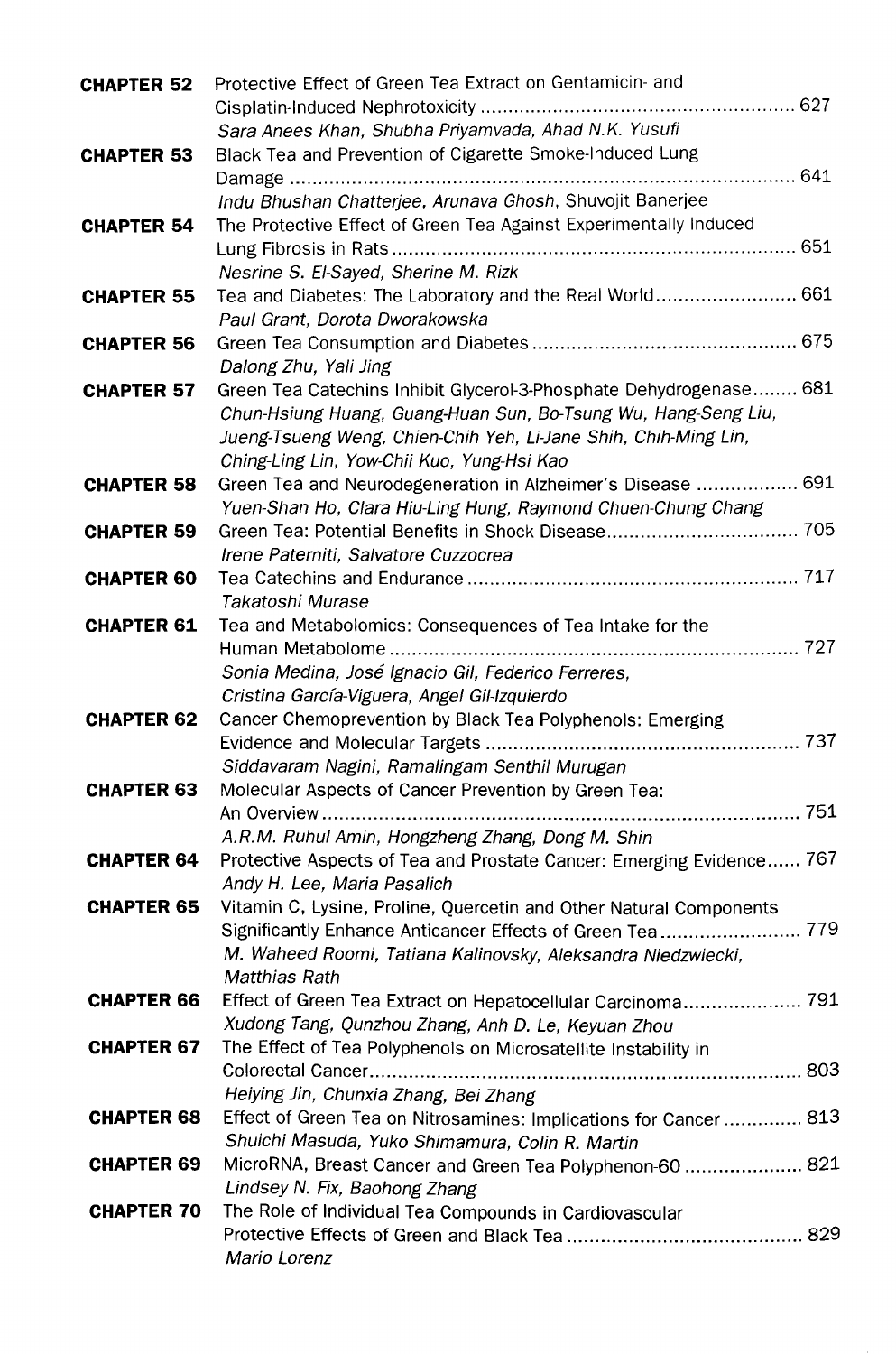| <b>CHAPTER 71</b> | Molecular and Cellular Targets Affected by Green Tea Extracts      |    |
|-------------------|--------------------------------------------------------------------|----|
|                   |                                                                    |    |
|                   | Jean-Marc Zingg, Mohsen Meydani                                    |    |
| <b>CHAPTER 72</b> | Effects of Green Tea Polyphenols under Hyperlipidemic Conditions   |    |
|                   |                                                                    |    |
|                   | George Agrogiannis, Nikolaos Kavantzas, Efstratios Patsouris       |    |
| <b>CHAPTER 73</b> | In Vitro Studies on the Responses of Healthy and Cancerous         |    |
|                   | Cells Derived from Tissues of the Human Oral Cavity to Tea         |    |
|                   |                                                                    |    |
|                   | Harvey Babich, Harriet L. Zuckerbraun, Alyssa G. Schuck,           |    |
|                   | Jeffrey H. Weisburg                                                |    |
| <b>CHAPTER 74</b> | Black Tea Theaflavins and Gastric Ulcer Prevention 883             |    |
|                   | Subrata Chattopadhyay, Sudhir Kumar Yadav, Biplab Adhikary,        |    |
|                   | Anubha Sharma, Sandip Kumar Bandyopadhyay                          |    |
| <b>CHAPTER 75</b> | Effect of Green Tea on Liver Function: Carbohydrate and Lipid      |    |
|                   | Management, Drug-Metabolizing Enzymes and Hepatoprotection 895     |    |
|                   | Sok-Siya Bun, Riad Elias, Victor R. Preedy, Evelyne Ollivier       |    |
| <b>CHAPTER 76</b> | Green Tea Extract in the Management of Hepatic Fibrosis  903       |    |
|                   | Abdel-Majeed Safer, M. Afzal, M. Nomani, S.A. Mousa                |    |
| <b>CHAPTER 77</b> | Effects of Green Tea Extract on Gene Expression in Human Hepatoma  |    |
|                   |                                                                    |    |
|                   | Gregory M. Raner                                                   |    |
| <b>CHAPTER 78</b> | Green Tea Polyphenols and Skin Protection: An Overview 923         |    |
|                   | Xing-Hua Gao, Lan Zhang, Yan Wu, Yuan-Hong Li, Hong-Duo Chen       |    |
| <b>CHAPTER 79</b> | Effect of Green Tea Compounds on Neutral Endopeptidase Activity in |    |
|                   |                                                                    |    |
|                   | Matthias F. Melzig                                                 | xi |
| <b>CHAPTER 80</b> | Subarachnoid Hemorrhage and Protective Effects of Green Tea        |    |
|                   |                                                                    |    |
|                   | Kazushi Okamoto                                                    |    |

#### SECTION 6 • Focused Areas, Specific Tea Components and Effects on Tissue and Organ Systems

| <b>CHAPTER 81</b> | Wan Yong Feng                                                                                                                |
|-------------------|------------------------------------------------------------------------------------------------------------------------------|
| <b>CHAPTER 82</b> | Wan Yong Feng                                                                                                                |
| <b>CHAPTER 83</b> | Differences in the Tissue Distribution of Green Tea Compared to<br>Susanne M. Henning, Piwen Wang, David Heber               |
| <b>CHAPTER 84</b> | Anti-Obesity Effect of Tea Catechins in Combination with Exercise 1003<br>Takatoshi Murase                                   |
| <b>CHAPTER 85</b> | Protective Effects of Green Tea in Metabolic Syndrome  1015<br>Arpita Basu, Edralin A. Lucas, Junping Chen, Timothy J. Lyons |
| <b>CHAPTER 86</b> | Green Tea and Control of Glutamate Dehydrogenase Activity 1029<br><b>Thomas James Smith</b>                                  |
| <b>CHAPTER 87</b> | Pharmacokinetics of Green Tea Catechins in Maternal and<br>Kai On Chu, Chi Pui Pang, Chi Chiu Wang                           |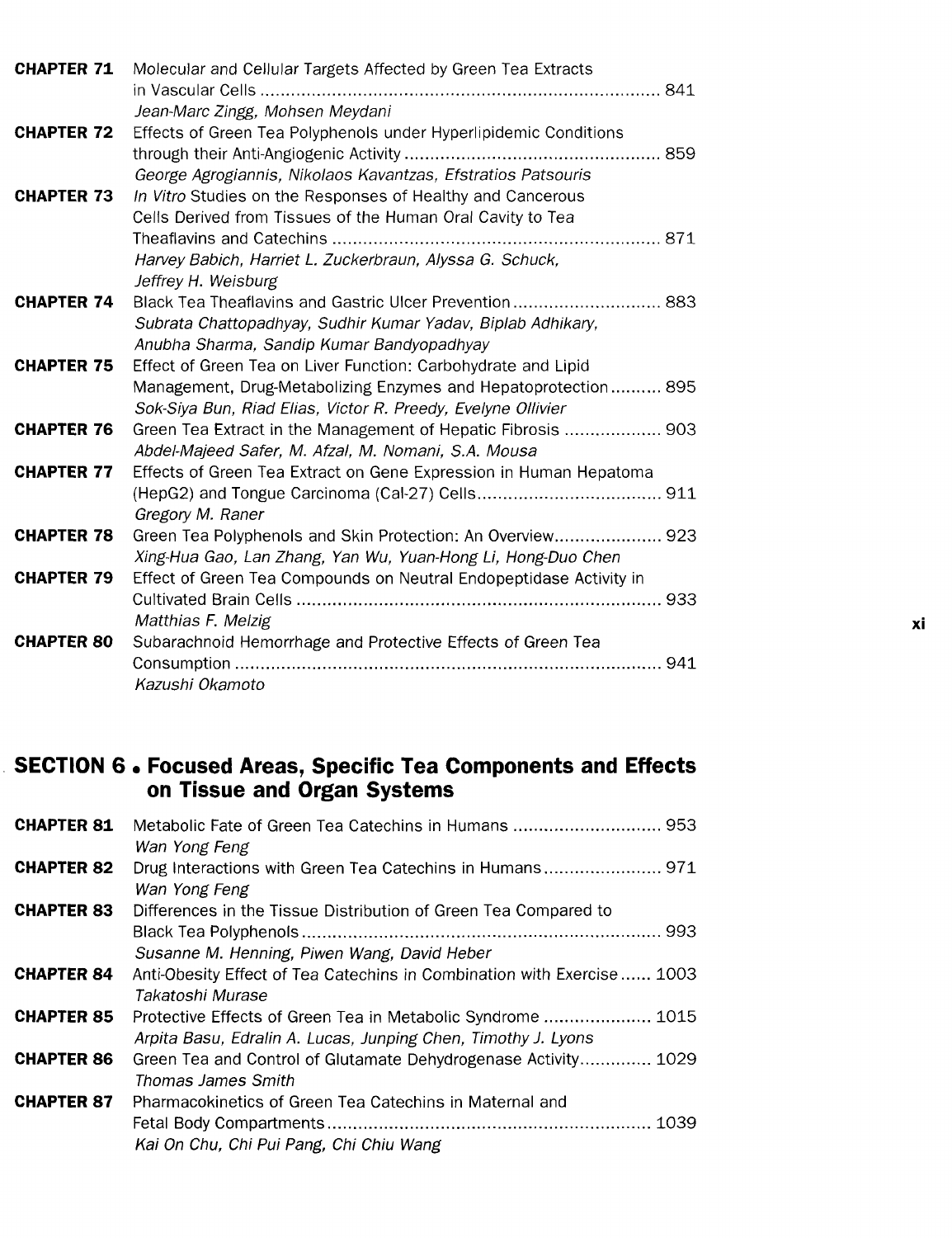| <b>CHAPTER 88</b> | Effect of Green Tea (-)-Epigallocatechin Gallate on Adipocytes:                                 |
|-------------------|-------------------------------------------------------------------------------------------------|
|                   | Yung-Hsi Kao, Hui-Chen Ku, Hsin-Huei Chang, Chi-Wei Liu,                                        |
|                   | Li-Jane Shih, Jueng-Tsueng Weng, Chien-Chih Yeh                                                 |
| <b>CHAPTER 89</b> | Modulation of Pattern Recognition Receptor-Mediated Signaling                                   |
|                   | Pathways by Green Tea Epigallocatechin-3-Gallate 1065                                           |
|                   | Joo Young Lee, Ling Zhao, Daniel H. Hwang                                                       |
| <b>CHAPTER 90</b> | Caffeine and Insulin-Independent Glucose Transport  1077                                        |
|                   | Tatsuro Egawa, Xiao Ma, Taku Hamada, Tatsuya Hayashi                                            |
| <b>CHAPTER 91</b> | (-)-Epigallocatechin 3-O-Gallate (EGCG) and Kidney Interstitial                                 |
|                   |                                                                                                 |
|                   | Yohei Miyamoto                                                                                  |
| <b>CHAPTER 92</b> | Caffeine-Mediated ERK Phosphorylation in the Rat Brain  1095                                    |
|                   | Stefania Vinci, Liliana Spina, Rosanna Longoni, Elio Acquas                                     |
| <b>CHAPTER 93</b> | Epigallocatechin Gallate (EGCG) from Green Tea (Camellia sinensis)                              |
|                   | and Other Natural Products Mediate Stress Resistance and Slows                                  |
|                   | Down Aging Processes in Caenorhabditis elegans 1105                                             |
|                   | Michael Wink, Sami Abbas                                                                        |
| <b>CHAPTER 94</b> | Chinese Tea and Telomere Length in Elderly Chinese Men 1117                                     |
|                   | Ruth Chan, Jean Woo, Nelson L.S. Tang                                                           |
| <b>CHAPTER 95</b> | Human Prostate Cancer Prevention by Green Tea Catechins:                                        |
|                   | Clinical Trial and Putative Molecular Mechanisms of Action 1129                                 |
|                   | Federica Rizzi, Saverio Bettuzzi<br>Effect of Green Tea Catechins on Intracellular Signaling in |
| <b>CHAPTER 96</b> |                                                                                                 |
|                   | Rebecca L. Bigelow, James A. Cardelli                                                           |
| <b>CHAPTER 97</b> |                                                                                                 |
|                   | John P. Alao                                                                                    |
| <b>CHAPTER 98</b> | Synthetic Analogs of (-)-Epigallocatechin-Gallate: Bioavailability                              |
|                   |                                                                                                 |
|                   | Taskeen Mujtaba, Di Chen, Michael Frezza, Ahmad A. Zahreldin,                                   |
|                   | Tak Hang Chan, Q. Ping Dou                                                                      |
|                   | <b>CHAPTER 99</b> Anti-Influenza Viral Activity of Catechins and Derivatives  1185              |
|                   | Jae-Min Song, Baik-Lin Seong                                                                    |
|                   | <b>CHAPTER 100</b> Antibacterial - Acinetobacter baumannii - Activity                           |
|                   |                                                                                                 |
|                   | Andrew R. Osterburg, Karen L. Mumy, George F. Babcock                                           |
|                   | Hiroshi Yamada                                                                                  |
|                   | <b>CHAPTER 102</b> ( $-$ )-Epicatechin 3-(3"-O-Methylgallate) and ( $+$ )-Catechin              |
|                   | 3-(3"-O-Methylgallate), and their Anti-Inflammatory Activity 1215                               |
|                   | Hidefumi Makabe                                                                                 |
|                   | <b>CHAPTER 103</b> Effect of Epigallocatechin Gallate on Markers of Inflammation 1223           |
|                   | Pitchairaj Geraldine, Ramesh Elango, Joseph Theodore,                                           |
|                   | Joen-Rong Sheu, Philip A. Thomas                                                                |
|                   | <b>CHAPTER 104</b> Molecular Basis for Down-Regulation of the Inflammatory                      |
|                   | Responses by Epigallocatechin-3-Gallate in Macrophages 1239                                     |
|                   | Eui-Hong Byun, Hirofumi Tachibana                                                               |
|                   | <b>CHAPTER 105</b> Green Tea and its Main Catechin, Epigallocatechin-3-Gallate,                 |
|                   |                                                                                                 |
|                   | Mahmoud AbouLaila, Ikuo Igarashi                                                                |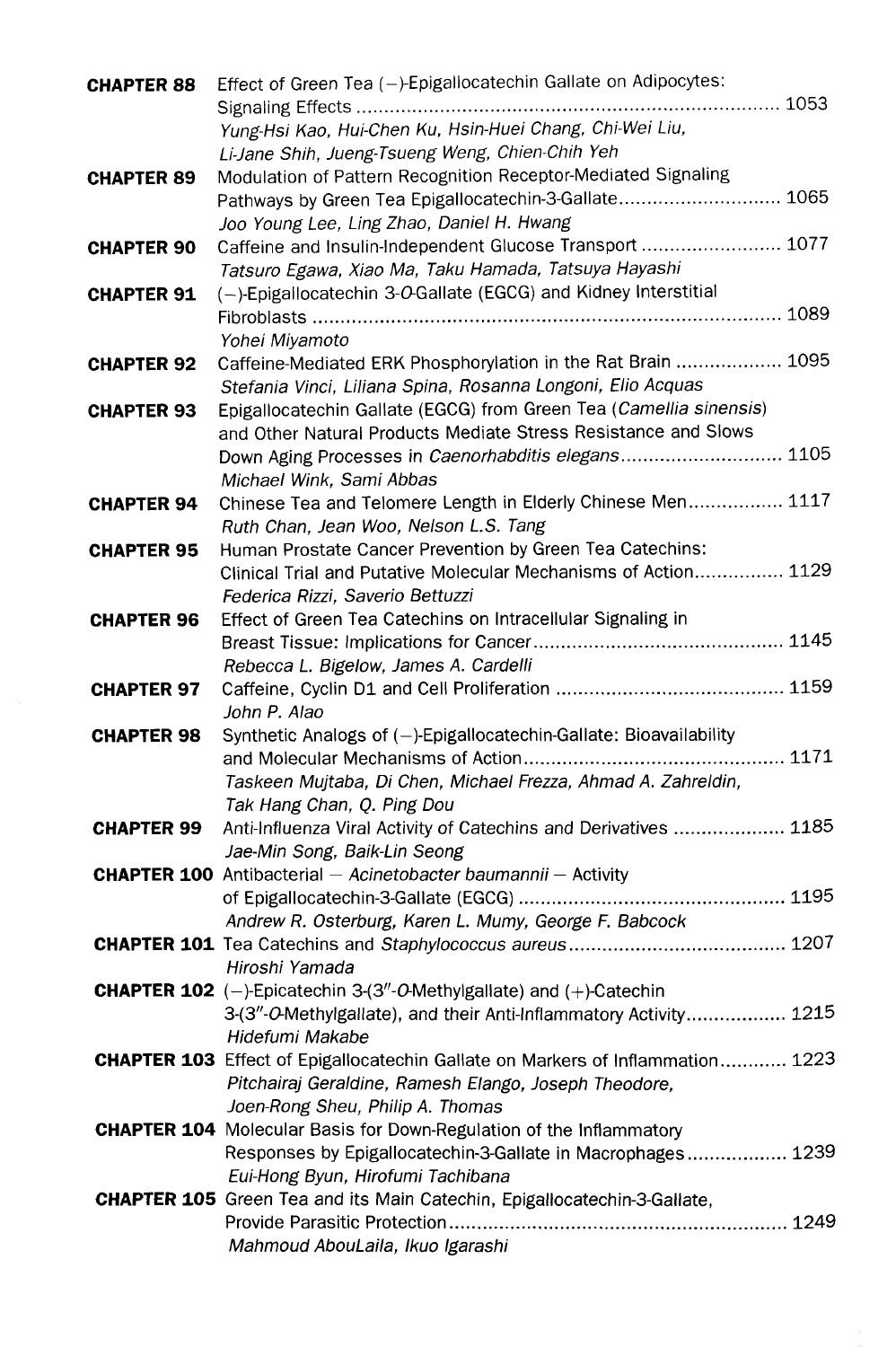| <b>CHAPTER 106</b> Effects of Tea Catechins on Cardiac Allografts  1261                       |  |
|-----------------------------------------------------------------------------------------------|--|
| Jun-ichi Suzuki, Masahito Ogawa, Yasunobu Hirata, Ryozo Nagai,                                |  |
| Mitsuaki Isobe                                                                                |  |
| <b>CHAPTER 107</b> Maternal Caffeine Exposure on Fetal Cardiovascular Function and            |  |
|                                                                                               |  |
| Nobuo Momoi, Bradley B. Keller, Kimimasa Tobita                                               |  |
| <b>CHAPTER 108</b> Green Tea (-)-Epigallocatechin-3-Gallate and its Effects on Pancreatic     |  |
|                                                                                               |  |
| Makoto Otsuki, Hiroshi Asaumi                                                                 |  |
| <b>CHAPTER 109</b> Effect of Green Tea Extract and Tea Polyphenols Against Antibiotic-, Anti- |  |
| Cancer Drug- and Immunosuppressant Agent-Induced                                              |  |
| Nephrotoxicity: A Focus on Cyclosporine A and Tacrolims 1299                                  |  |
| Isao Matsui-Yuasa, Akiko Kojima-Yuasa                                                         |  |
| <b>CHAPTER 110</b> Biological Effects of Green Tea Catechins in Ocular Tissue Cells  1309     |  |
| Kai On Chu, Ya Ping Yang, Chi Chiu Wang, Chi Pui Pang                                         |  |

#### SECTION 7 • Behavior and Brain

| <b>CHAPTER 111</b> Tea and the Cognitive Function of Elderly People: Evidence From Neurobiology                                                                                    |
|------------------------------------------------------------------------------------------------------------------------------------------------------------------------------------|
| Lei Feng, Tze-Pin Ng, Ee-Heok Kua, Victor R. Preedy                                                                                                                                |
| <b>CHAPTER 112</b> Green Tea and Protection of the Brain Against Aging: Structural Aspects1337<br>José Paulo Andrade, Jorge Rodrigues, Marco Assunção                              |
| Sandro Fenu, Elio Acquas                                                                                                                                                           |
| <b>CHAPTER 114</b> Effect of Green Tea Catechins on Cognitive Learning Ability and<br>Michio Hashimoto, Md Abdul Haque, Yukihiro Hara                                              |
| <b>CHAPTER 115</b> Attention Benefits of Tea and Tea Ingredients: A Review of the<br>Suzanne J.L. Einöther, Timo Giesbrecht, Charlotte M. Walden,                                  |
| Leo van Buren, Pieter C. van der Pijl, Eveline A. de Bruin<br><b>CHAPTER 116</b> Green Tea and Feeling Depressed: A Promising Challenge  1385<br>Kaijun Niu, Guowei Huang, Hui Guo |
| <b>CHAPTER 117</b> Anxiolytic Properties of the Green Tea Polyphenol $(-)$ -Epigallocatechin<br><b>Michel Vignes</b>                                                               |
| <b>CHAPTER 118</b> Green Tea $(-)$ -Epigallocatechin-3-Gallate and Amyloid Precursor<br>Brian Giunta, Jun Tan                                                                      |
| <b>CHAPTER 119</b> Nitric Oxide Synthase, Green Tea Catechins and Parkinson's<br>Ji Seon Kim, Eung Seok Oh, Jong-Min Kim                                                           |

#### SECTION 8 • Adverse Effects of Tea and Tea-Related Products

| Izet M. Kapetanovic                                                               |  |
|-----------------------------------------------------------------------------------|--|
| <b>CHAPTER 121</b> Hepatocyte Cytotoxicity of Green Tea Phenolic Acids, Gallates, |  |
|                                                                                   |  |
| Sarah Delaney, Luke Wan, Peter J. O'Brien                                         |  |